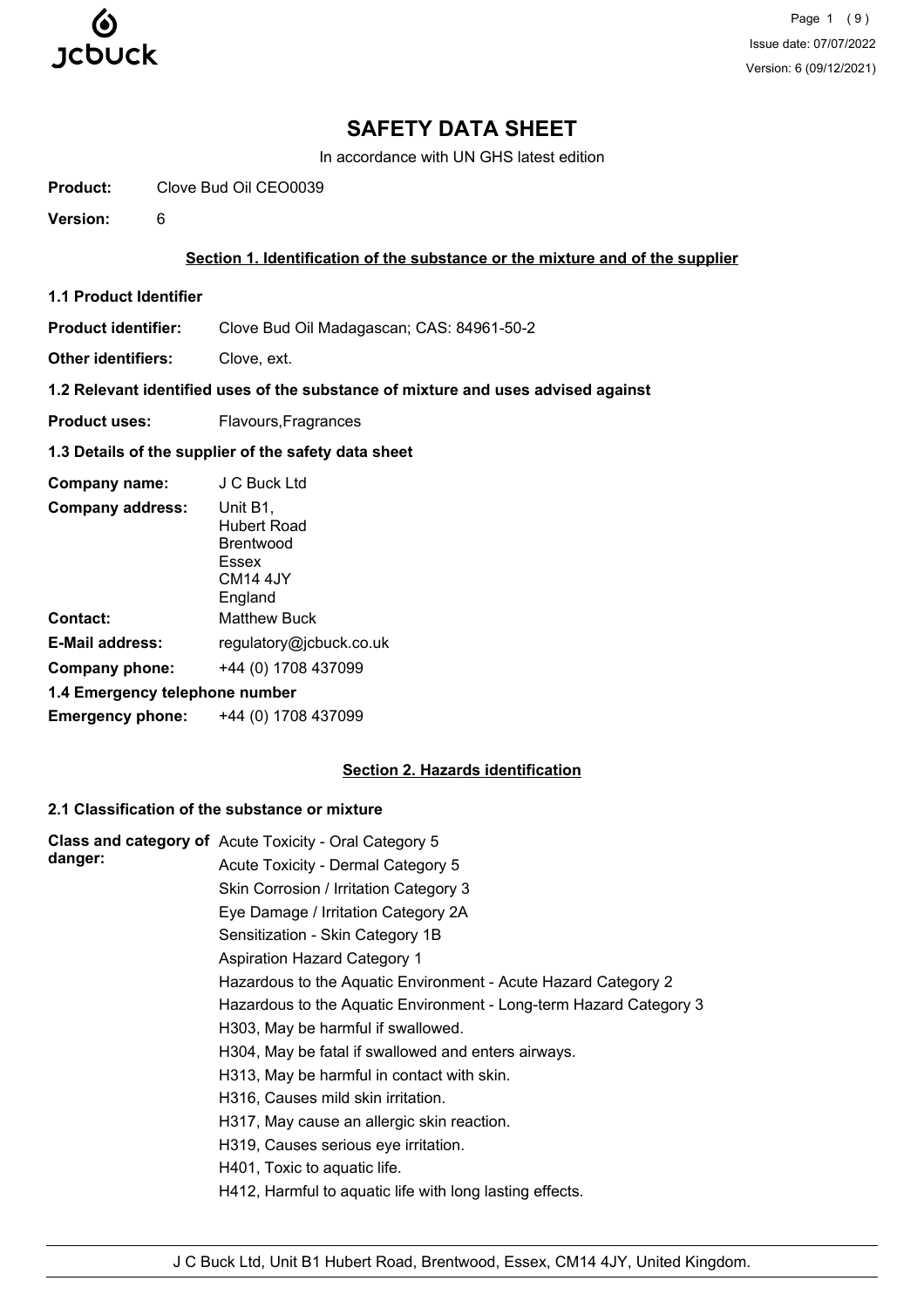

Page 2 (9) Issue date: 07/07/2022 Version: 6 (09/12/2021)

# **SAFETY DATA SHEET**

In accordance with UN GHS latest edition

| <b>Product:</b>                     | Clove Bud Oil CEO0039                                                                                                                                                                                                                                                                                                                                                                                                                                                                                                                                                                                                                                                                                                                                                                                                                                                                                                                                                                                                                                          |  |  |
|-------------------------------------|----------------------------------------------------------------------------------------------------------------------------------------------------------------------------------------------------------------------------------------------------------------------------------------------------------------------------------------------------------------------------------------------------------------------------------------------------------------------------------------------------------------------------------------------------------------------------------------------------------------------------------------------------------------------------------------------------------------------------------------------------------------------------------------------------------------------------------------------------------------------------------------------------------------------------------------------------------------------------------------------------------------------------------------------------------------|--|--|
| Version:                            | 6                                                                                                                                                                                                                                                                                                                                                                                                                                                                                                                                                                                                                                                                                                                                                                                                                                                                                                                                                                                                                                                              |  |  |
| 2.2 Label elements                  |                                                                                                                                                                                                                                                                                                                                                                                                                                                                                                                                                                                                                                                                                                                                                                                                                                                                                                                                                                                                                                                                |  |  |
| Signal word:                        | Danger                                                                                                                                                                                                                                                                                                                                                                                                                                                                                                                                                                                                                                                                                                                                                                                                                                                                                                                                                                                                                                                         |  |  |
| <b>Hazard statements:</b>           | H303, May be harmful if swallowed.<br>H304, May be fatal if swallowed and enters airways.<br>H313, May be harmful in contact with skin.<br>H316, Causes mild skin irritation.<br>H317, May cause an allergic skin reaction.<br>H319, Causes serious eye irritation.<br>H401, Toxic to aquatic life.<br>H412, Harmful to aquatic life with long lasting effects.                                                                                                                                                                                                                                                                                                                                                                                                                                                                                                                                                                                                                                                                                                |  |  |
| <b>M</b> factor:                    | None                                                                                                                                                                                                                                                                                                                                                                                                                                                                                                                                                                                                                                                                                                                                                                                                                                                                                                                                                                                                                                                           |  |  |
| <b>Precautionary</b><br>statements: | P261, Avoid breathing vapour or dust.<br>P264, Wash hands and other contacted skin thoroughly after handling.<br>P272, Contaminated work clothing should not be allowed out of the workplace.<br>P273, Avoid release to the environment.<br>P280, Wear protective gloves/eye protection/face protection.<br>P301/310, IF SWALLOWED: Immediately call a POISON CENTER or doctor/physician.<br>P302/352, IF ON SKIN: Wash with plenty of soap and water.<br>P305/351/338, IF IN EYES: Rinse cautiously with water for several minutes. Remove contact<br>lenses, if present and easy to do. Continue rinsing.<br>P312, Call a POISON CENTRE or doctor/physician if you feel unwell.<br>P331, Do not induce vomiting.<br>P333/313, If skin irritation or rash occurs: Get medical advice/attention.<br>P337/313, If eye irritation persists: Get medical advice/attention.<br>P363, Wash contaminated clothing before reuse.<br>P405, Store locked up.<br>P501, Dispose of contents/container to approved disposal site, in accordance with local<br>regulations. |  |  |
| Pictograms:                         |                                                                                                                                                                                                                                                                                                                                                                                                                                                                                                                                                                                                                                                                                                                                                                                                                                                                                                                                                                                                                                                                |  |  |

**2.3 Other hazards Other hazards:** None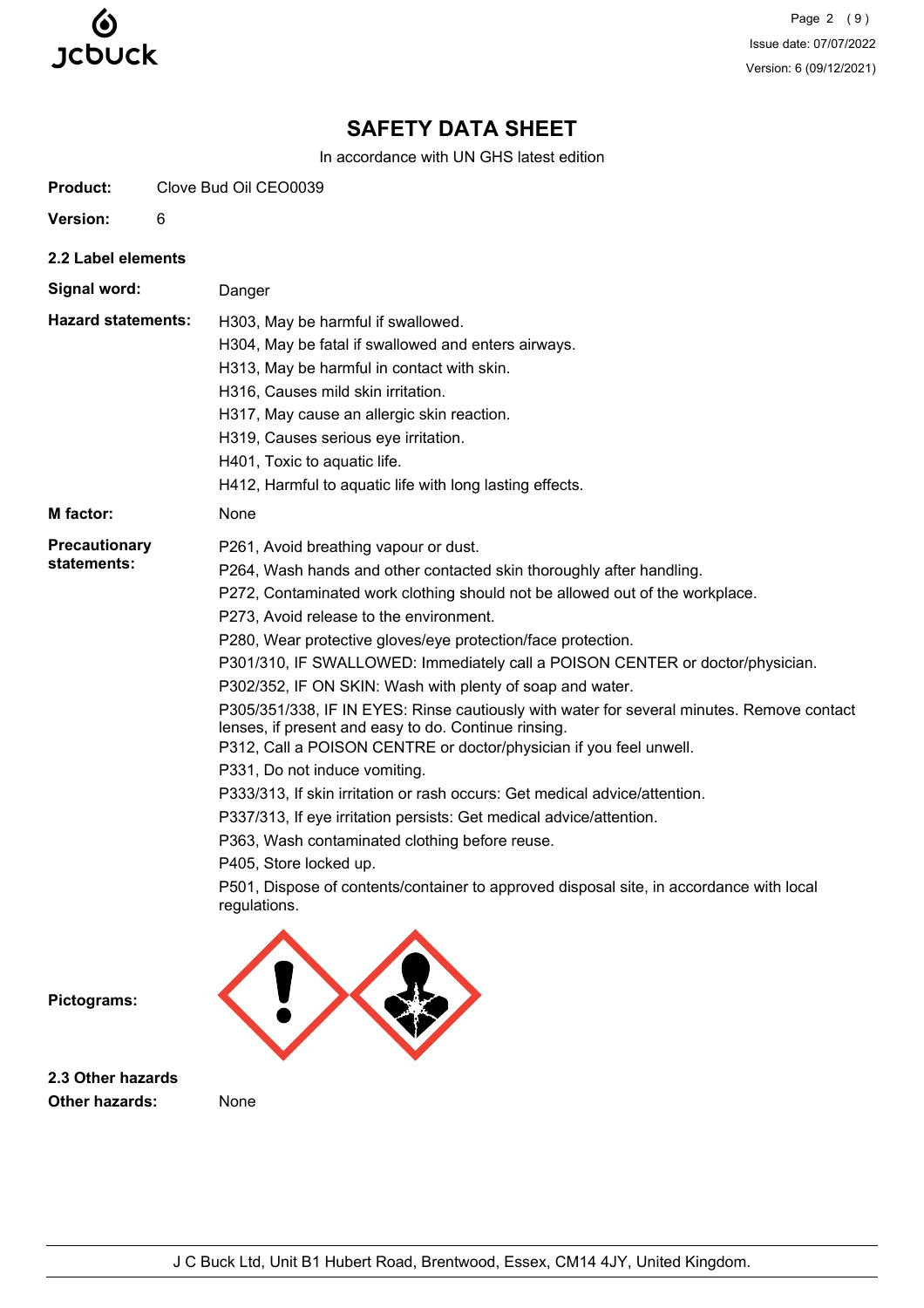

# **SAFETY DATA SHEET**

In accordance with UN GHS latest edition

**Product:** Clove Bud Oil CEO0039

**Version:** 6

# **Section 3. Composition / information on ingredients**

#### **3.1 Substances**

**Product identifier:** Clove Bud Oil Madagascan; CAS: 84961-50-2

### **Contains:**

| <b>Name</b>                          | <b>CAS</b>  | Max    | <b>GHS Classification</b>                                                                                              |
|--------------------------------------|-------------|--------|------------------------------------------------------------------------------------------------------------------------|
| Eugenol                              | $ 97-53-0 $ | 85.00% | Acute Tox. 5-Skin Irrit. 3-Eye Irrit. 2A-Skin Sens. 1B-<br>Aquatic Acute 2; H303-H316-H317-H319-H401                   |
| Eugenyl acetate                      | $ 93-28-7$  | 15.00% | Acute Tox. 4-Aquatic Acute 2;H302-H401                                                                                 |
| beta-Caryophyllene                   | 87-44-5     | 9.50%  | Skin Sens. 1B-Asp. Tox 1-Aquatic Chronic 4:H304-<br>H317-H413                                                          |
| d,I-Limonene (isomer<br>unspecified) | 7705-14-8   | 1.00%  | Flam. Lig. 3-Skin Irrit. 2-Skin Sens. 1B-Asp. Tox 1-<br>Aquatic Acute 1-Aquatic Chronic 1;H226-H304-H315-<br>H317-H410 |

#### **Section 4. First-aid measures**

#### **4.1 Description of first aid measures**

**Inhalation:** Remove from exposure site to fresh air, keep at rest, and obtain medical attention.

- **Eye exposure:** IF IN EYES: Rinse cautiously with water for several minutes. Remove contact lenses, if present and easy to do. Continue rinsing.
- **Skin exposure:** IF ON SKIN: Wash with plenty of soap and water.

**Ingestion:** IF SWALLOWED: Immediately call a POISON CENTER or doctor/physician.

# **4.2 Most important symptoms and effects, both acute and delayed**

May be harmful if swallowed.

May be fatal if swallowed and enters airways.

May be harmful in contact with skin.

Causes mild skin irritation.

May cause an allergic skin reaction.

Causes serious eye irritation.

# **4.3 Indication of any immediate medical attention and special treatment needed**

None expected, see Section 4.1 for further information.

# **Section 5: Firefighting measures**

#### **5.1 Extinguishing media**

Suitable media: Carbon dioxide, Dry chemical, Foam.

# **5.2 Special hazards arising from the substance or mixture**

In case of fire, may be liberated: Carbon monoxide, Unidentified organic compounds.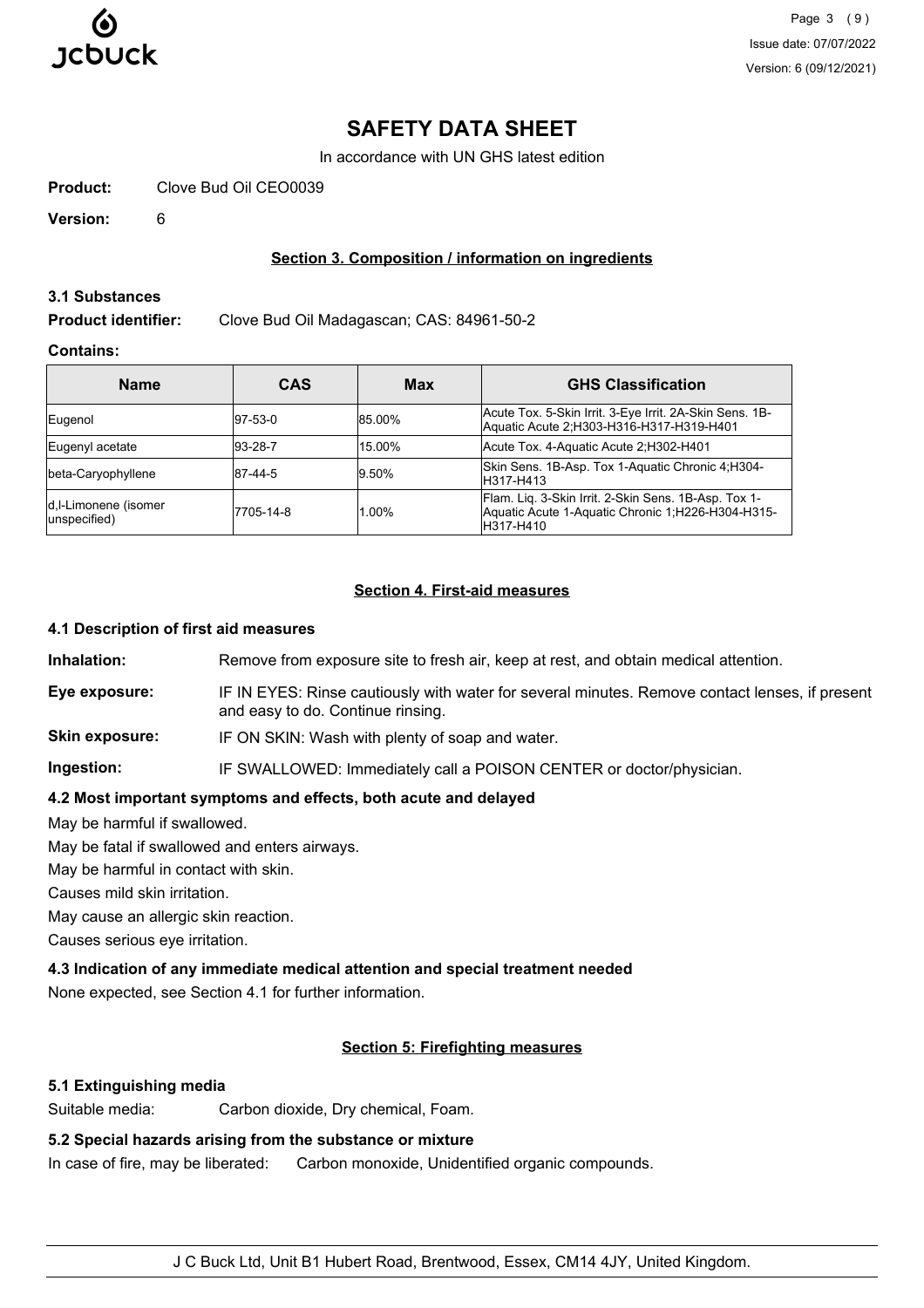

Page 4 (9) Issue date: 07/07/2022 Version: 6 (09/12/2021)

# **SAFETY DATA SHEET**

In accordance with UN GHS latest edition

**Product:** Clove Bud Oil CEO0039

**Version:** 6

# **5.3 Advice for fire fighters:**

In case of insufficient ventilation, wear suitable respiratory equipment.

### **Section 6. Accidental release measures**

#### **6.1 Personal precautions, protective equipment and emergency procedures:**

Avoid inhalation. Avoid contact with skin and eyes. See protective measures under Section 7 and 8.

#### **6.2 Environmental precautions:**

Keep away from drains, surface and ground water, and soil.

#### **6.3 Methods and material for containment and cleaning up:**

Remove ignition sources. Provide adequate ventilation. Avoid excessive inhalation of vapours. Contain spillage immediately by use of sand or inert powder. Dispose of according to local regulations.

#### **6.4 Reference to other sections:**

Also refer to sections 8 and 13.

# **Section 7. Handling and storage**

#### **7.1 Precautions for safe handling:**

Keep away from heat, sparks, open flames and hot surfaces. - No smoking. Use personal protective equipment as required. Use in accordance with good manufacturing and industrial hygiene practices. Use in areas with adequate ventilation Do not eat, drink or smoke when using this product.

#### **7.2 Conditions for safe storage, including any incompatibilities:**

Store in a well-ventilated place. Keep container tightly closed. Keep cool. Ground/bond container and receiving equipment. Use explosion-proof electrical, ventilating and lighting equipment. Use only non-sparking tools. Take precautionary measures against static discharge.

### **7.3 Specific end use(s):**

Flavours,Fragrances: Use in accordance with good manufacturing and industrial hygiene practices.

# **Section 8. Exposure controls/personal protection**

**8.1 Control parameters**

**Workplace exposure limits:** Not Applicable

# **8.2 Exposure Controls**

### **Eye / Skin Protection**

Wear protective gloves/eye protection/face protection

### **Respiratory Protection**

Under normal conditions of use and where adequate ventilation is available to prevent build up of excessive vapour, this material should not require special engineering controls. However, in conditions of high or prolonged use, or high temperature or other conditions which increase exposure, the following engineering controls can be used to minimise exposure to personnel: a) Increase ventilation of the area with local exhaust ventilation. b) Personnel can use an approved, appropriately fitted respirator with organic vapour cartridge or canisters and particulate filters. c) Use closed

J C Buck Ltd, Unit B1 Hubert Road, Brentwood, Essex, CM14 4JY, United Kingdom.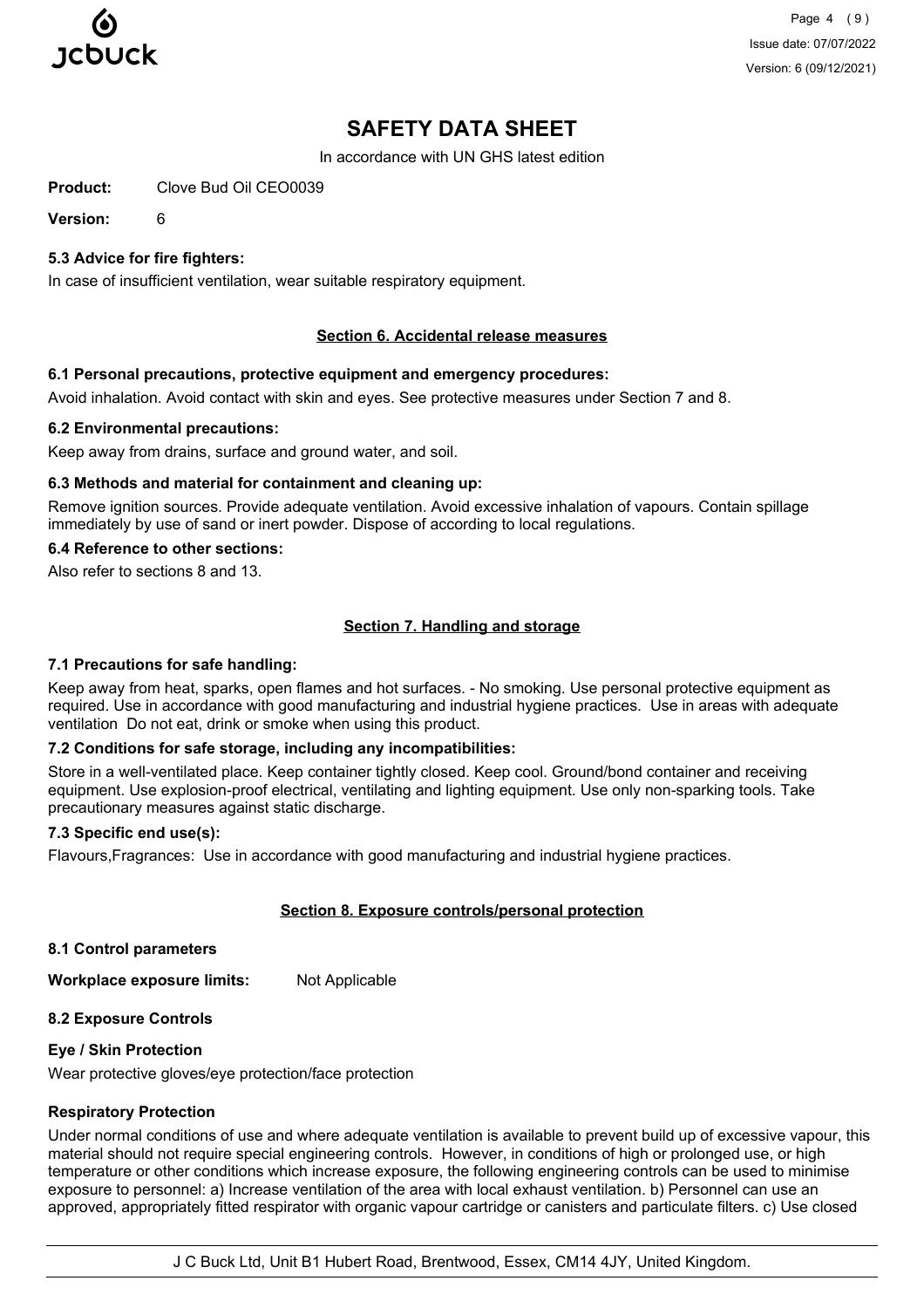

Page 5 (9) Issue date: 07/07/2022 Version: 6 (09/12/2021)

# **SAFETY DATA SHEET**

In accordance with UN GHS latest edition

**Product:** Clove Bud Oil CEO0039

**Version:** 6

systems for transferring and processing this material.

Also refer to Sections 2 and 7.

### **Section 9. Physical and chemical properties**

### **9.1 Information on basic physical and chemical properties**

| Appearance:                                   | Pale straw to yellow liquid                  |
|-----------------------------------------------|----------------------------------------------|
| Odour:                                        | Sweet spicy phenolic                         |
| <b>Odour threshold:</b>                       | Not determined                               |
| pH:                                           | Not determined                               |
| Melting point / freezing point:               | Not determined                               |
| Initial boiling point / range:                | Not determined                               |
| <b>Flash point:</b>                           | >100 °C                                      |
| <b>Evaporation rate:</b>                      | Not determined                               |
| Flammability (solid, gas):                    | Not determined                               |
| Upper/lower flammability or explosive limits: | Product does not present an explosion hazard |
| Vapour pressure:                              | Not determined                               |
| Vapour density:                               | Not determined                               |
| <b>Relative density:</b>                      | 1.0300 - 1.0630                              |
| Solubility(ies):                              | Insoluble in water.                          |
| Partition coefficient: n-octanol/water:       | Not determined                               |
| Auto-ignition temperature:                    | Not determined                               |
| <b>Decomposition temperature:</b>             | Not determined                               |
| <b>Viscosity:</b>                             | Not determined                               |
| <b>Explosive properties:</b>                  | Not expected                                 |
| <b>Oxidising properties:</b>                  | Not expected                                 |
| 9.2 Other information:                        | None available                               |

# **Section 10. Stability and reactivity**

#### **10.1 Reactivity:**

Presents no significant reactivity hazard, by itself or in contact with water.

### **10.2 Chemical stability:**

Good stability under normal storage conditions.

# **10.3 Possibility of hazardous reactions:**

Not expected under normal conditions of use.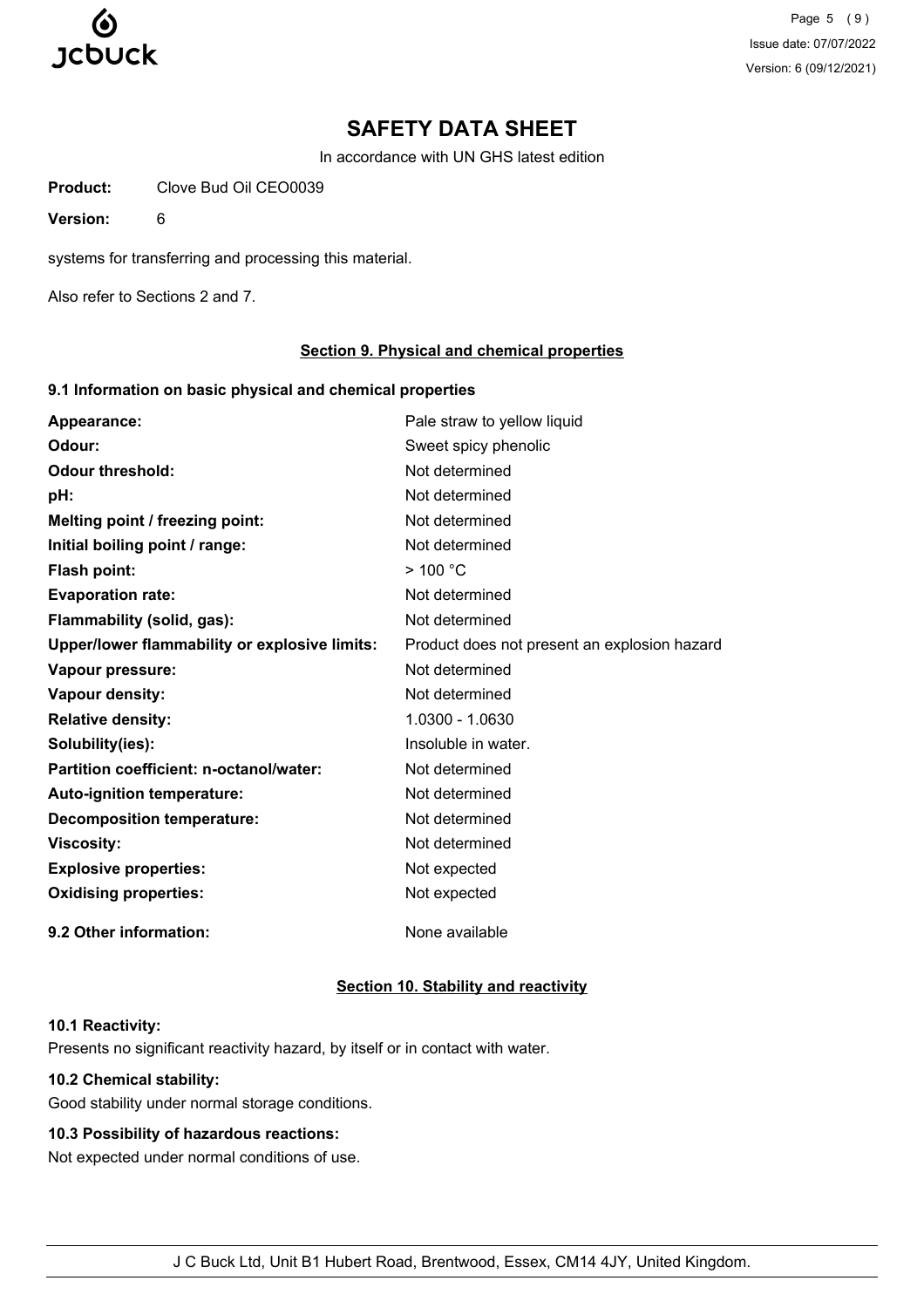

Page 6 (9) Issue date: 07/07/2022 Version: 6 (09/12/2021)

# **SAFETY DATA SHEET**

In accordance with UN GHS latest edition

**Product:** Clove Bud Oil CEO0039

**Version:** 6

#### **10.4 Conditions to avoid:**

Avoid extreme heat.

#### **10.5 Incompatible materials:**

Avoid contact with strong acids, alkalis or oxidising agents.

#### **10.6 Hazardous decomposition products:**

Not expected.

#### **Section 11. Toxicological information**

| 11.1 Information on toxicological effects |                                                                  |
|-------------------------------------------|------------------------------------------------------------------|
| <b>Acute Toxicity:</b>                    | Acute Toxicity - Oral Category 5                                 |
|                                           | Acute Toxicity - Dermal Category 5                               |
| <b>Acute Toxicity Oral</b>                | 2650 mg/kg                                                       |
| <b>Acute Toxicity Dermal</b>              | 2500                                                             |
| <b>Acute Toxicity Inhalation</b>          | Not Available                                                    |
| <b>Skin corrosion/irritation:</b>         | Skin Corrosion / Irritation Category 3                           |
| Serious eye damage/irritation:            | Eye Damage / Irritation Category 2A                              |
| <b>Respiratory or skin sensitisation:</b> | Sensitization - Skin Category 1B                                 |
| Germ cell mutagenicity:                   | Based on available data the classification criteria are not met. |
| Carcinogenicity:                          | Based on available data the classification criteria are not met. |
| <b>Reproductive toxicity:</b>             | Based on available data the classification criteria are not met. |
| <b>STOT-single exposure:</b>              | Based on available data the classification criteria are not met. |
| STOT-repeated exposure:                   | Based on available data the classification criteria are not met. |
| <b>Aspiration hazard:</b>                 | Aspiration Hazard Category 1                                     |

#### **Information about hazardous ingredients in the mixture**

| <b>Component</b> | <b>CAS</b>  | LD50/ATE Oral | LD50/ATE<br><b>Dermal</b> | LC50/ATE<br><b>Inhalation</b> | <b>LC50 Route</b> |
|------------------|-------------|---------------|---------------------------|-------------------------------|-------------------|
| ∣Eugenol         | $ 97-53-0 $ | 2500          | Not available             | Not available                 | Not available     |
| Eugenyl acetate  | $ 93-28-7$  | 1670          | Not available             | Not available                 | Not available     |

Refer to Sections 2 and 3 for additional information.

# **Section 12. Ecological information**

# **12.1 Toxicity:**

Harmful to aquatic life with long lasting effects.

| 12.2 Persistence and degradability: | Not available |
|-------------------------------------|---------------|
| 12.3 Bioaccumulative potential:     | Not available |
| 12.4 Mobility in soil:              | Not available |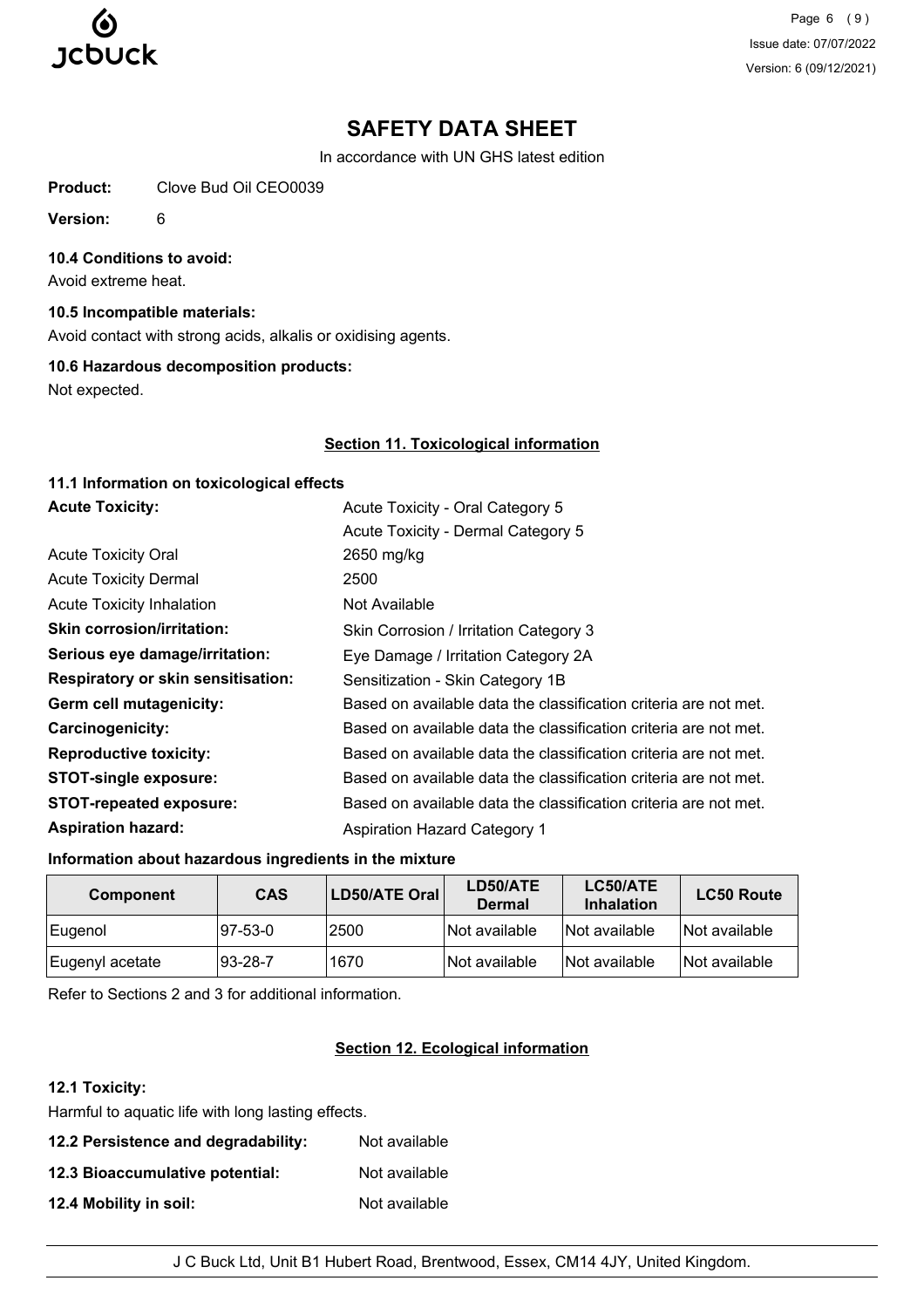

Page 7 (9) Issue date: 07/07/2022 Version: 6 (09/12/2021)

# **SAFETY DATA SHEET**

In accordance with UN GHS latest edition

**Product:** Clove Bud Oil CEO0039

**Version:** 6

**12.5 Other adverse effects:** Not available

# **Section 13. Disposal considerations**

# **13.1 Waste treatment methods:**

Dispose of in accordance with local regulations. Avoid disposing into drainage systems and into the environment. Empty containers should be taken to an approved waste handling site for recycling or disposal.

#### **Section 14. Transport information**

|                                       | <b>14.1 UN</b><br>number: | 14.2 UN Proper Shipping Name: | 14.3<br><b>Transport</b><br>hazard<br>class(es): | <b>Sub Risk:</b> | 14.4 Packing<br>Group:   |
|---------------------------------------|---------------------------|-------------------------------|--------------------------------------------------|------------------|--------------------------|
| <b>UN Model</b><br><b>Regulations</b> | None                      |                               |                                                  |                  | $\overline{\phantom{0}}$ |
| <b>IMDG</b>                           | None                      |                               |                                                  |                  | ۰                        |
| ADR, RID, ADN                         | None                      |                               |                                                  |                  | -                        |
| <b>ICAO TI</b>                        | None                      | ۰                             |                                                  |                  | $\overline{\phantom{0}}$ |

**14.5 Environmental hazards:** Not environmentally hazardous for transport

**14.6 Special precautions for user:** None additional

**14.7 Transport in bulk according to Annex II of MARPOL73/78 and the IBC Code:** Not classified

# **Section 15. Regulatory information**

None additional

# **Section 16. Other information**

| <b>Concentration % Limits:</b>  | EH A2=22.73% EH A3=2.27% EH C3=25.00% SCL 3=10.53% EDL 2A=11.<br>76% SS 1=1.18% AH 1=95.24% EDI 2=11.76% |
|---------------------------------|----------------------------------------------------------------------------------------------------------|
| <b>Total Fractional Values:</b> | EH A2=4.40 EH A3=44.00 EH C3=4.00 SCI 3=9.50 EDI 2A=8.50 SS 1=85.<br>00 AH 1=1.05 EDI 2=8.50             |

**Key to revisions:**

GHS Workplace Exposure Limits Hazardous Ingredients declard in a GHS Product Identifier

Information about hazardous ingredients in the mixture

# **Key to abbreviations:**

| Abbreviation<br>. | <b>Meaning</b><br>$\sim$ |
|-------------------|--------------------------|
|-------------------|--------------------------|

J C Buck Ltd, Unit B1 Hubert Road, Brentwood, Essex, CM14 4JY, United Kingdom.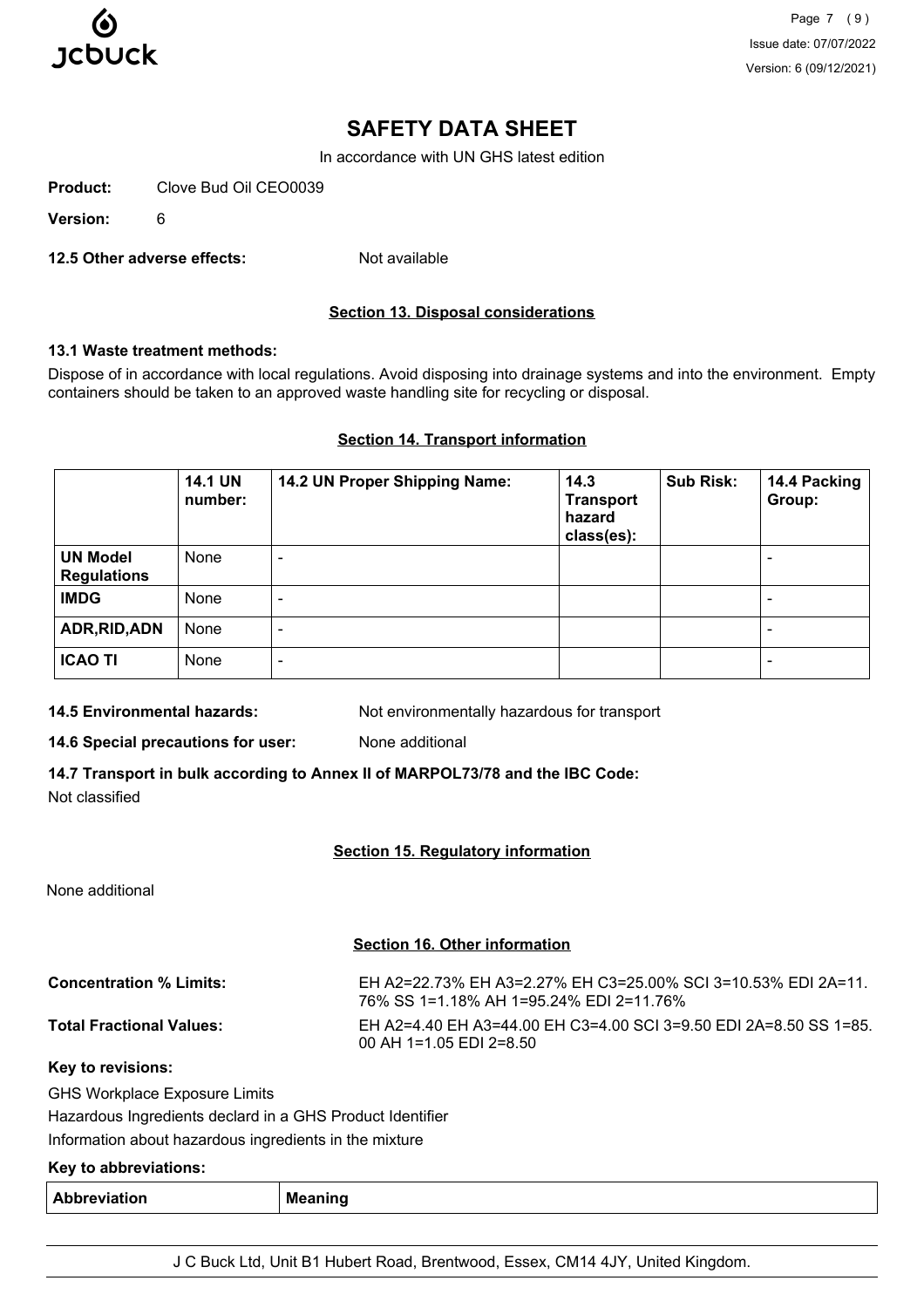

Page 8 (9) Issue date: 07/07/2022 Version: 6 (09/12/2021)

# **SAFETY DATA SHEET**

In accordance with UN GHS latest edition

**Product:** Clove Bud Oil CEO0039

#### **Version:** 6

| Acute Tox. 4      | Acute Toxicity - Oral Category 4                                                                                                   |
|-------------------|------------------------------------------------------------------------------------------------------------------------------------|
| Acute Tox. 5      | Acute Toxicity - Oral Category 5                                                                                                   |
| Aquatic Acute 1   | Hazardous to the Aquatic Environment - Acute Hazard Category 1                                                                     |
| Aquatic Acute 2   | Hazardous to the Aquatic Environment - Acute Hazard Category 2                                                                     |
| Aquatic Chronic 1 | Hazardous to the Aquatic Environment - Long-term Hazard Category 1                                                                 |
| Aquatic Chronic 4 | Hazardous to the Aquatic Environment - Long-term Hazard Category 4                                                                 |
| Asp. Tox 1        | <b>Aspiration Hazard Category 1</b>                                                                                                |
| Eye Irrit. 2A     | Eye Damage / Irritation Category 2A                                                                                                |
| Flam. Liq. 3      | Flammable Liquid, Hazard Category 3                                                                                                |
| H226              | Flammable liquid and vapour.                                                                                                       |
| H302              | Harmful if swallowed.                                                                                                              |
| H303              | May be harmful if swallowed.                                                                                                       |
| H304              | May be fatal if swallowed and enters airways.                                                                                      |
| H315              | Causes skin irritation.                                                                                                            |
| H316              | Causes mild skin irritation.                                                                                                       |
| H317              | May cause an allergic skin reaction.                                                                                               |
| H319              | Causes serious eye irritation.                                                                                                     |
| H401              | Toxic to aquatic life.                                                                                                             |
| H410              | Very toxic to aquatic life with long lasting effects.                                                                              |
| H413              | May cause long lasting harmful effects to aquatic life.                                                                            |
| P210              | Keep away from heat, sparks, open flames and hot surfaces. - No smoking.                                                           |
| P233              | Keep container tightly closed.                                                                                                     |
| P240              | Ground/bond container and receiving equipment.                                                                                     |
| P241              | Use explosion-proof electrical, ventilating and lighting equipment.                                                                |
| P242              | Use only non-sparking tools.                                                                                                       |
| P243              | Take precautionary measures against static discharge.                                                                              |
| P261              | Avoid breathing vapour or dust.                                                                                                    |
| P264              | Wash hands and other contacted skin thoroughly after handling.                                                                     |
| P270              | Do not eat, drink or smoke when using this product.                                                                                |
| P272              | Contaminated work clothing should not be allowed out of the workplace.                                                             |
| P273              | Avoid release to the environment.                                                                                                  |
| P280              | Wear protective gloves/eye protection/face protection.                                                                             |
| P301/310          | IF SWALLOWED: Immediately call a POISON CENTER or doctor/physician.                                                                |
| P301/312          | IF SWALLOWED: call a POISON CENTER or doctor/physician if you feel unwell.                                                         |
| P302/352          | IF ON SKIN: Wash with plenty of soap and water.                                                                                    |
| P303/361/353      | IF ON SKIN (or hair): Remove/take off immediately all contaminated clothing. Rinse skin with water/shower.                         |
| P305/351/338      | IF IN EYES: Rinse cautiously with water for several minutes. Remove contact lenses, if present and easy to<br>do. Continue rinsing |
| P312              | Call a POISON CENTRE or doctor/physician if you feel unwell.                                                                       |
| P330              | Rinse mouth.                                                                                                                       |
| P331              | Do not induce vomiting.                                                                                                            |
| P333/313          | If skin irritation or rash occurs: Get medical advice/attention.                                                                   |